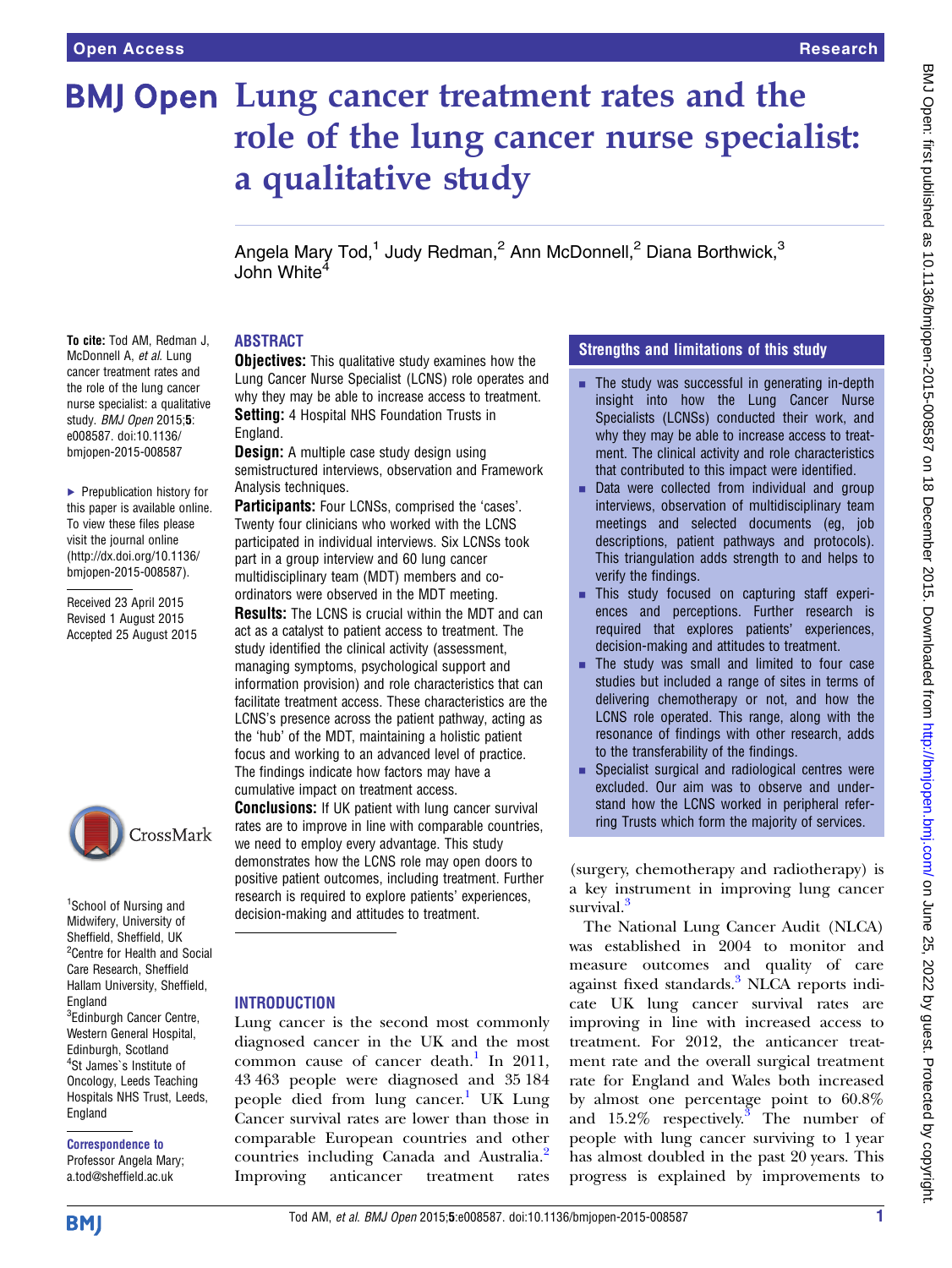treatment rates as well as earlier diagnosis and organisa-tional developments.<sup>[145](#page-8-0)</sup> However, concern remains regarding regional variations in treatment rates across the UK, that cannot be explained by case-mix or data quality.[3 6](#page-8-0)

For the 2010 and 2011 audit years the NLCA reported an association between having access to a Lung Cancer Nurse Specialist (LCNS) and receiving anticancer treatment. For 2010/2011 audit years, 64%/64.3% of patients seen by a LCNS received anticancer treatment, compared to 30%/28.7% of those who did not see a nurse specialist. $6-11$  $6-11$  While this finding does not demonstrate a causal link, the association between access to a nurse specialist and anticancer treatment rates was not explained by age, disease stage or performance status.<sup>[6](#page-8-0)</sup> In its editorial reporting this finding, The Lancet commented that increased access to treatment is one of many benefits from nurse specialist care.<sup>[8](#page-8-0)</sup> Further analysis of the 2010 NLCA data, adjusting for case-mix, indicated an association between being seen by a LCNS and increased rates of active treatment, particularly chemotherapy or radiotherapy, but not surgery.<sup>9</sup>

Many studies (mainly surveys) have examined the role and value of the LCNS and the nurse specialist impact on care quality, patient outcomes and cost of services. This evidence indicates that benefits are accrued though the LCNS working collaboratively within the multidisciplinary team (MDT) to deliver proactive care management across the patient pathways. They provide advanced clinical practice, accomplished communication and complex navigation and brokering for patients. $12-17$  $12-17$ However, no study has been conducted to specifically examine why or how the LCNS may have an impact on increasing anticancer treatment rates.

The study presented here used qualitative methods to generate in-depth understanding of what aspects of the LCNS role may contribute to increased treatment rates. It is recognised that other factors will influence treatment rates, for example if the LCNS works in a specialist treatment centre or a peripheral centre, or if the LCNS is a single practitioner or has other specialist nurse colleagues. These explanations are acknowledged but are not the focus of this study. The aim was to examine the nature of the LCNS role and understand how it is operationalised, with the patient and MDT, to facilitate access to treatment.

#### **METHODS Design**

A multiple case study design<sup>[18 19](#page-8-0)</sup> was used to develop detailed insight and understanding of LCNS work in four case study sites. The sites were all National Health Service (NHS) Foundation Trusts, but varied in terms of size, geographical location and demographics (serving rural and urban populations). The focus was on what aspects of the LCNS work across the four different sites may help to increase treatment access.

NHS Research Ethics approval was not required as only staff were involved.

#### Sample

Purposive sampling was used to identify four case study sites.<sup>[20](#page-8-0)</sup> Using the National Lung Cancer Audit (NLCA) we recruited a mixture of services with reported high and low access to treatment and to the LCNS. A project advisory group that included members of the National Lung Cancer Forum for Nurses (NLCFN)-guided sampling decisions. There were four groups of participants:

- 1. Each 'case' was a LCNS working in a lung cancer service in an NHS Foundation Trust. Four 'cases' were purposively selected to reflect site variation in access to treatment and LCNS (see table  $1$ ).<sup>[20](#page-8-0)</sup> Specialist surgical and radiology centres were excluded. Our focus was on how the LCNS role operated in peripheral sites which form the majority of services rather than specialist sites. In addition an assumption was made that specialist sites may not have the same barriers to treatment access as peripheral referring centres, since treatment services are on site. Therefore, location of a specialist service is likely to increase access in itself. For example, patients first seen in an MDT based in a thoracic surgical centre are more likely to receive surgery than those seen in peripheral centres.<sup>[21](#page-8-0)</sup> We wanted to observe how LCNSs worked to help patients access treatment where such advantages did not exist. We did seek a mix in terms of chemotherapy delivery across the four sites.
- 2. Individual interviews were conducted with up to six clinicians per case. In addition to the LCNS (n=4) this sample comprised the lead clinician for the MDT (n=4), plus three to five other MDT members or clinical colleagues (n=16). A total of 24 participants took part in individual interviews ([table 2](#page-2-0)).
- 3. Structured observations were conducted of the MDT meetings in each of the case study sites to examine group interaction and treatment decision-making. Between 12 and 17 clinical staff attended each MDT meeting, plus the MDT co-ordinator (total n=60). Between two and three key documents were also analysed for each site, including the LCNS job descriptions and patient pathways.
- 4. A group interview was conducted to expand and test emerging findings from the case studies with LCNSs from different Trusts, recruited from the NLCFN membership (n=6).

### Recruitment

The four LCNSs who were the cases at each site were contacted and recruited by members of the NLCFN Executive Committee who outlined the study. With their agreement, the research team were informed and contacted the LCNS to discuss participation, arrange an initial visit and obtain consent. The LCNSs were asked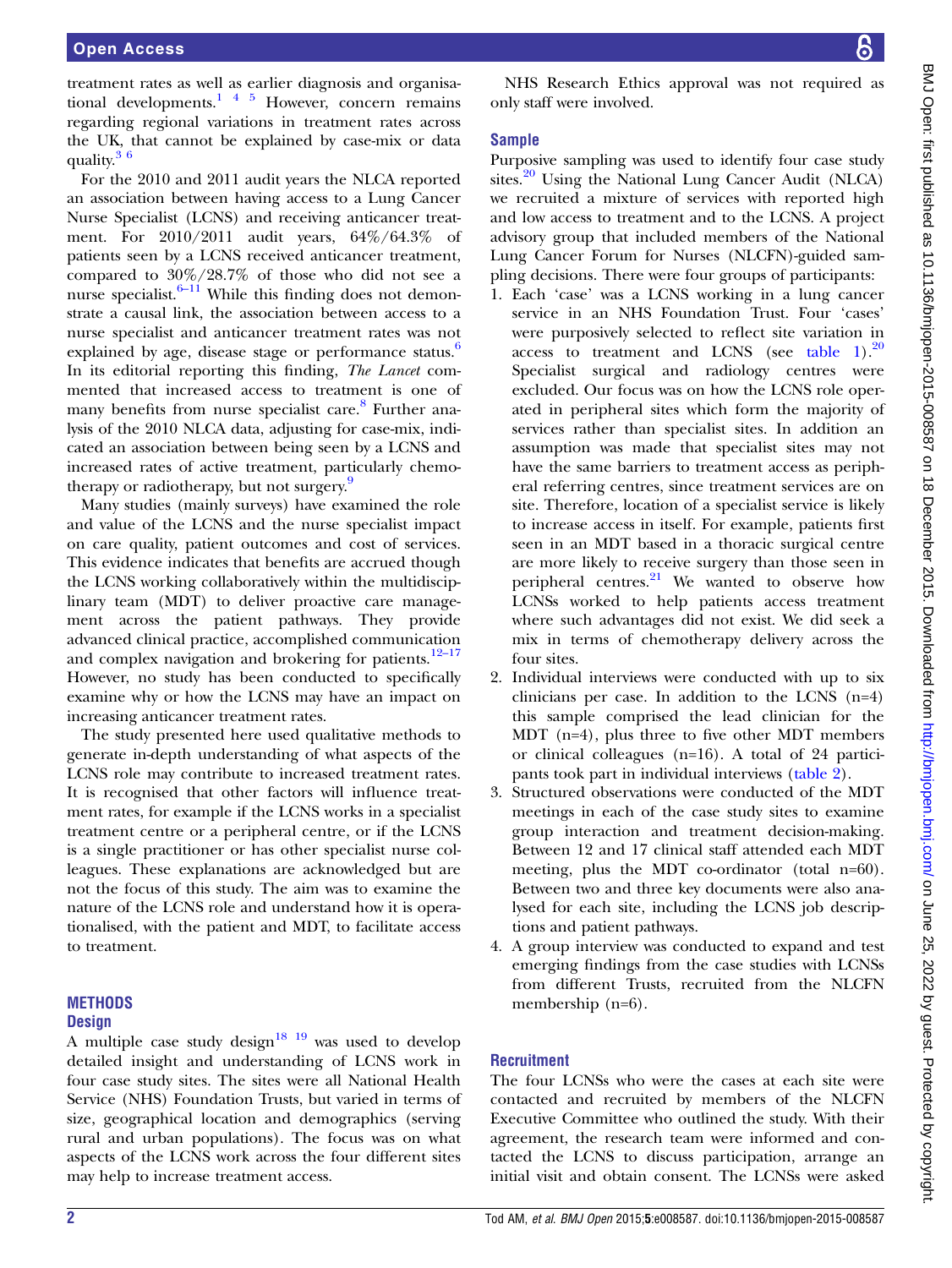<span id="page-2-0"></span>

|             |                        |                                  | <b>Access to</b>                     | Active antilung cancer treatment on site |                |                                                                  |                                                                                                                                                                      |
|-------------|------------------------|----------------------------------|--------------------------------------|------------------------------------------|----------------|------------------------------------------------------------------|----------------------------------------------------------------------------------------------------------------------------------------------------------------------|
| <b>Site</b> | <b>Year in</b><br>post | <b>LCNS</b><br>number<br>on site | treatment/<br><b>LCNS</b><br>access* | <b>Surgery</b>                           | Radiotherapy   | Chemotherapy                                                     | <b>Focus of LCNS</b>                                                                                                                                                 |
| A           | 2007                   | $\overline{2}$                   | High/high                            | <b>No</b>                                | <b>No</b>      | Yes                                                              | Sees patients in outpatient clinic.<br>Mostly see patients in community<br>including postdiagnosis home<br>visits. A lot of telephone<br>consultations               |
| B           | 2002                   | 2                                | High/<br>low-mid                     | <b>No</b>                                | <b>No</b>      | <b>No</b>                                                        | One stop outpatient clinic and<br>respiratory clinic. Does home and<br>ward visits. Work with patients<br>postdiagnosis and now setting up<br>rehabilitation service |
| C           | 2000                   | 1                                | Low/high                             | <b>No</b>                                | N <sub>o</sub> | Yes-regimen<br>dependent; some<br>referred to tertiary<br>centre | Sees patients on wards and in<br>outpatient clinic (including<br>preoperative, bronchoscopy<br>clinics) and chemotherapy unit.<br>Some home visits                   |
| D           | 2010                   | $\overline{2}$                   | Low/low                              | <b>No</b>                                | <b>No</b>      | Yes-regimen<br>dependent. Some on<br>other trust site            | Cover oncology clinics. See<br>patients on ward but focus is on<br>telephone and clinic work                                                                         |

and low treatment/LCNS access.

LCNS, Lung Cancer Nurse Specialist; NLCA, National Lung Cancer Audit.

to approach the lead clinician, and other MDT members and clinical colleagues with insight into their role to discuss study participation. The potential participant then met with a researcher for further discussion and interview. The LCNS was also asked to broker agreement of the MDT for the research team to conduct the observation. The group interview participants were recruited through the NLCFN Executive Committee. Written informed consent was obtained from all interview and observation participants.

#### Data collection

Data were collected between March and September 2013. Each case study consisted of three stages detailed in [box 1.](#page-3-0) Individual interviews were conducted in the participant's workplace where possible, otherwise by telephone. The group interview with NLCFN members was

conducted face to face. Data collection was guided by the use of individual and group interview schedules, observation and document templates and pro forma that had been developed through consideration of relevant literature and informed by discussion with the NLCFN reference group. Interviews and observations were conducted by three of the authors (AMT, JR and AM).

Interviews were audio recorded and transcribed. Two researchers conducted each observation and independently made detailed contemporaneous notes which were cross-referenced later and checked for accuracy. Field notes were taken for interviews and observations. Interview transcripts and field notes were all anonymised by removing identifiable data about sites and participants. The data were transferred to qsr NVIVO (V.10) for analysis.

|                    | <b>Table 2</b> Participants interviewed in case study sites                                                                                                            |              |
|--------------------|------------------------------------------------------------------------------------------------------------------------------------------------------------------------|--------------|
| Case study<br>site | <b>Participants</b>                                                                                                                                                    | <b>Total</b> |
| A                  | LCNS (Case), Consultant Respiratory Physician, Consultant Clinical Oncologist, Consultant Thoracic<br>Surgeon, Specialist Registrar in Respiratory Medicine            | 5            |
| в                  | LCNS (Case), LCNS 2, Consultant Respiratory Physicians×2, Consultant Clinical Oncologist, Secretary/<br>Lung MDT Coordinator, Clinical Nurse Manager                   |              |
| С                  | LCNS (Case), Consultant Respiratory Physician, Consultant Clinical Oncologist, Consultant in Palliative<br>Medicine Cancer Pathway Coordinator, Clinical Nurse Manager | 6            |
| D                  | LCNS (Case), LCNS 2, Consultant Respiratory Physician, Consultant in Palliative Medicine, MDT<br>Coordinator, Chest Clinic Matron                                      | 6            |
|                    | LCNS, Lung Cancer Nurse Specialist; MDT, multidisciplinary team.                                                                                                       |              |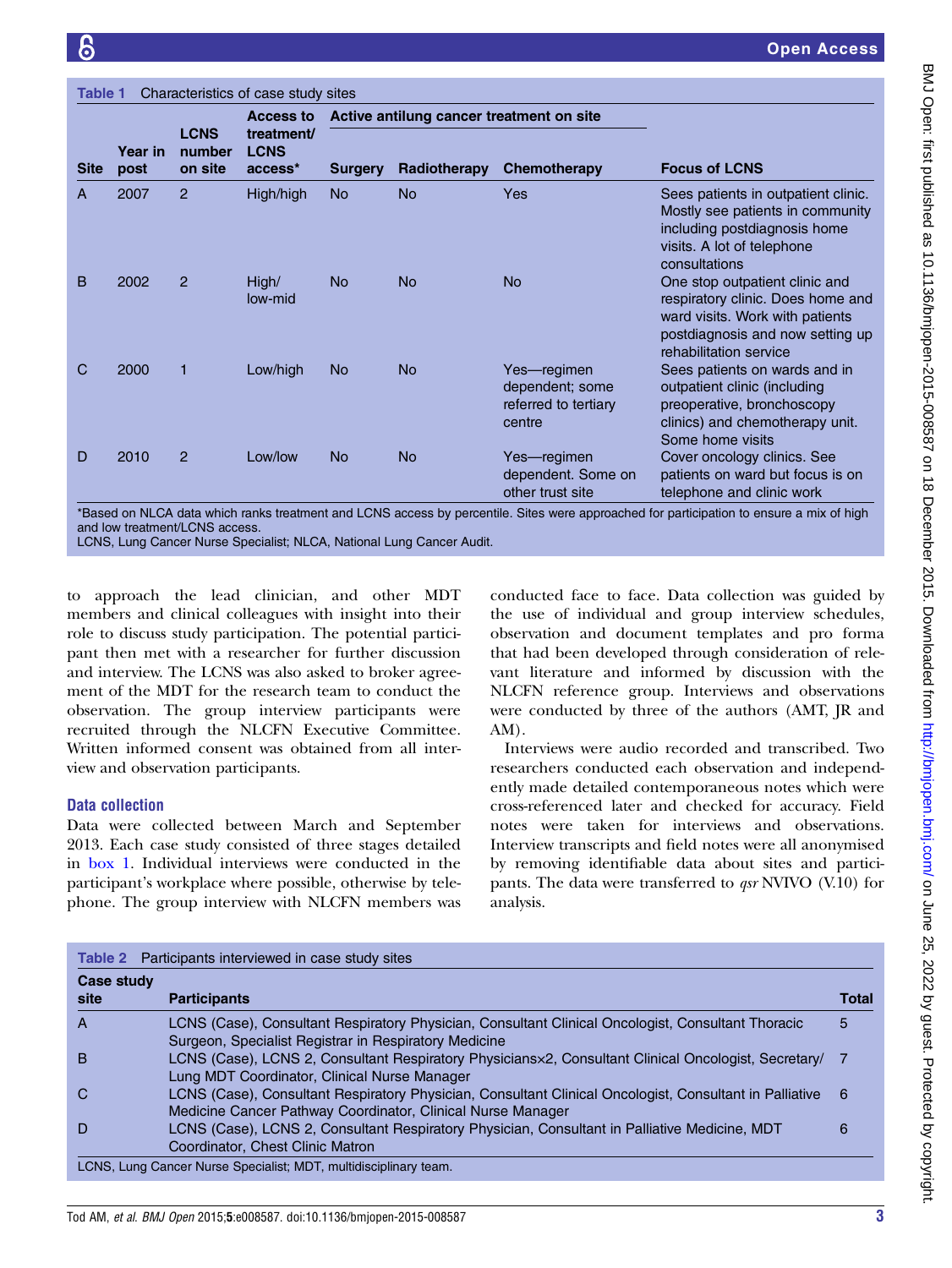#### <span id="page-3-0"></span>**Box 1** Stages of data collection in the four case study sites

- ▶ Stage 1: An initial set up visit to discuss involvement, obtain consent from the Lung Cancer Nurse Specialist (LCNS), arrange the practicalities of the case study visit and conduct initial interview.
- $\triangleright$  Stage 2: A case study visit including individual interviews and an MDT meeting observation.
- ▸ Stage 3: A follow-up interview with the LCNS to feed back to the site and clarify any points. (In two cases, this was conducted by telephone by negotiation with the LCNS).

An observation was conducted of the MDT meeting in each of the four sites. Two of the research team attended the meeting following obtaining signed consent from each person attending. The researchers sat at the back or to the side of the room and recorded on a pro forma brief notes describing the treatment decision-making process for each patient, for example, who was involved, what was taken into account and the decision made. At the end of the meeting fieldnotes were written to provide a brief description of the meeting (eg, length, who participated, who dominated decisions, was everyone listened to, were opinions sought when not volunteered) as well as key issues identified. In one of the observations a LCNS was not present due to sickness. This was the last observation. Comparing the observation where a LCNS was absent, to the other three MDT observations provided useful insight and helped clarify how the LCNS contributed to decisions when present.

#### Data analysis

Framework analysis was used to interpret the data and identify key themes and issues to explain the contribution of the LCNS to anticancer treatment access.<sup>22</sup> <sup>23</sup> Framework Analysis is a pragmatic approach used in policy research. Framework allows the integration of preexisting themes and emerging findings into the analysis and provides a clearly defined analytical structure that contributes to the transparency and validity of the results. Five analysis techniques (familiarisation, developing a thematic framework, indexing, charting and mapping and interpretation) were used to identify crosscutting themes shared across case studies. All transcripts were coded independently by one of three researchers (AMT, JR, AM) then coded by another analyst to verify interpretation. Preliminary findings and thematic frameworks were discussed at analysis meetings with the remaining authors (DB and JW) to generate agreement and enhance validity.

## RESULTS

#### **Overview**

The findings contribute significantly to our understanding of how the LCNS has an impact on treatment. The

LCNS worked differently in the different sites according to local resources, geography and demographics. This paper concentrates on the results that explain clinical elements of the LCNS work that may increase treatment access and explain why LCNS activity has this impact. Findings are presented in two sections. The first section acknowledges that much of the clinical activity may not be unique to the LCNS. Aspects of the work will be conducted by other MDT members. The findings clarify the distinctive characteristics of the LCNS role that mean their clinical activity may impact on treatment access. Finally the LCSN clinical activity that contributed to increased treatment access is identified. Key findings are presented here. Illustrative quotes that help to demonstrate the characteristics and activity of the LCNS role are provided in [boxes 2](#page-4-0) and [3.](#page-5-0)

#### Characteristics of the LCNS role

The clinical activity presented below is not uniquely conducted by the LCNS, but is also undertaken by other members of the MDT. However, there were four essential characteristics of the LCNS role that interrelate with their clinical activity and so made an impact on treatment access and care. First, the LCNS was a constant presence, constant across the patient pathway, unlike other MDT members, whose input was more episodic. Second, the LCNS was referred to as the 'hub' of the MDT and was central to care delivery and the smooth running of the MDT. This was partly due to their continuous presence across the pathway, but also ascribed to their skills in communication, navigation and brokering between and across patient, professional, service and organisational boundaries. Third, the LCNS was seen as best placed to see the illness in the context of the patient's whole life and therefore accurately assess and support them ([box 2](#page-4-0)). This patient focus was often enhanced by seeing patients at different times on the pathway and in different settings (including the patient's home) and with family. Finally, the advanced level at which the LCNS was working made the services more efficient and enabled timely patient access to interventions. While the MDT members did work collaboratively the LCNS was able to make autonomous clinical decisions that did not require validation or checking by senior medical colleagues. The LCNS was an advanced, but also trusted and respected senior MDT member.

From the observations the LCNSs clearly had the respect of all present and was able to use humour and diplomacy to ensure that a great deal of information was considered, while at the same time the meeting moved at a good pace.

The LCNS was seen to contribute unique insight into the patient that other MDT members did not have. Examples included information on social context, about the patient from other parts of the pathway that others could not remember, and what the lung cancer diagnosis means in their life. The LCNSs had understanding of patient and their lives and were able to move the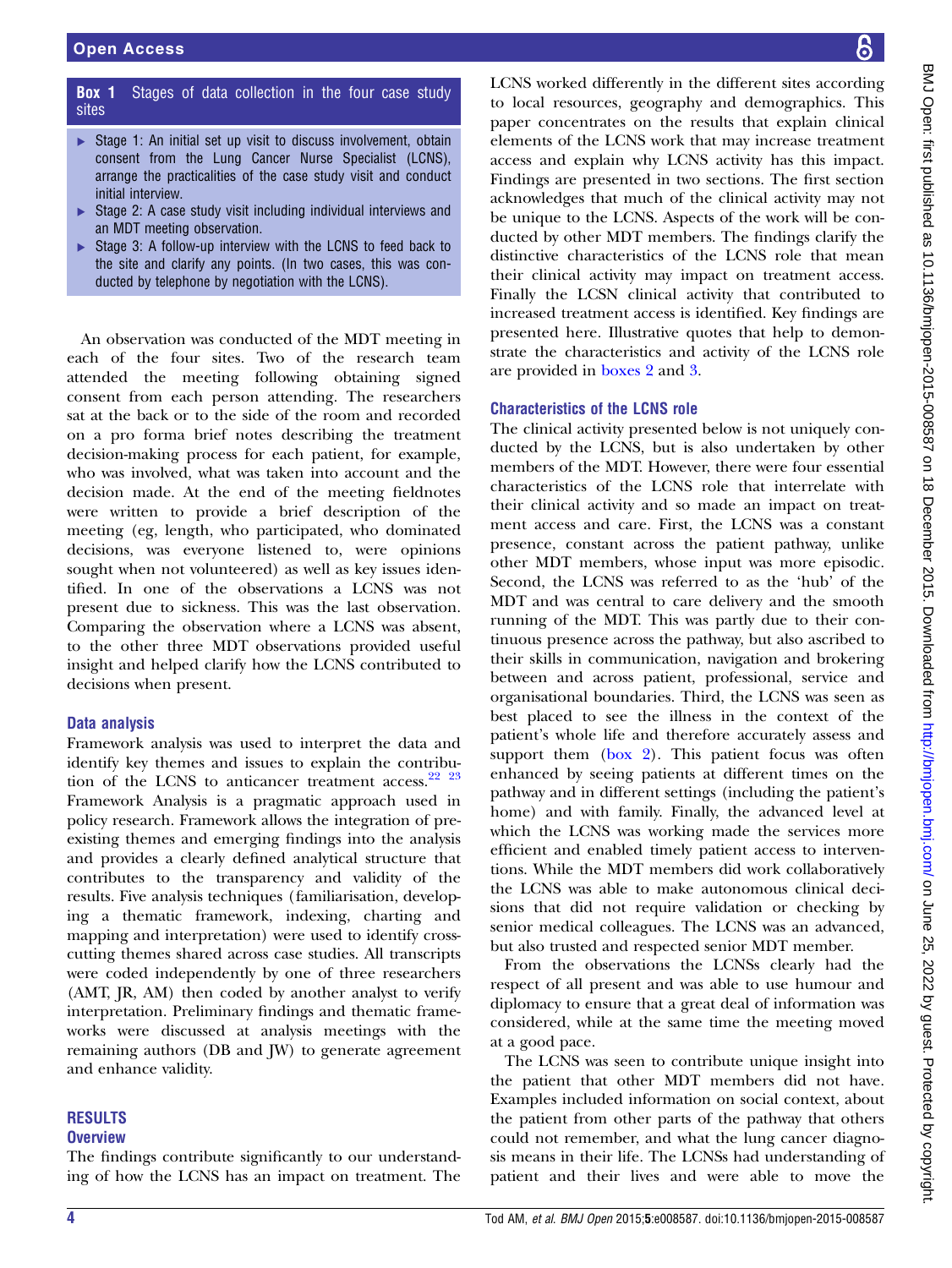#### <span id="page-4-0"></span>**Box 2** Characteristics of the Lung Cancer Nurse Specialist (LCNS) role

#### Constant supportive presence

"We're the one constant as well in their journey, when you think the amount of consultants we've gone through, when the registrars come in…..you're their constant because actually the consultant they've got their confidence in, they have seen him, but actually you're the one that's always been there". (Case Study 2 LCNS)

"They're supportive of all the patients' journey, and also in the community and they are one of the pillars of strength in that department, where the patients can lean upon and can discuss any sort of thing, so that's quite important for the patient. It makes the whole cancer journey different for the patients." (Case Study 3 Medical Consultant 2)

#### The LCNS as the hub of the MDT

"I guess what they are is they are the primary point of contact, aren't they, for

patients and families, as they coordinate and go through their treatment." (Case Study 2 Medical Consultant 2)

"I mean they're definitely the kingpins in the whole process. The nitty gritty they do

I'm not so in detail, but patients always speak highly of them and it's always that they

know they're not just being number crunched through CS3, there's somebody at the

end of the phone who can speak to them. Often doctors aren't the ones they want to

speak to and they've always got the liaison number to phone up to, so it's a feeling of

importance and a feeling of worth and a feeling of not being left alone with a

condition is one of the most important roles." (Case Study 3 Medical Consultant 2)

#### Knowing the patient context

"They [LCNS] hold the case. So they hold the case in context." (Case Study 2 Medical Consultant 2)

"I imagine it as a theatre; you've got all these people waiting in the wings and they come in and play their part on the stage with the patient, and it may only be for five minutes or it may be for a full scene, and they then depart. But the people that are on the stage permanently are the patient, the carer and the lung CNS." (Case Study 3 LCNS)

"A lot of people will say to her [the LCNS] have you met this patient, what do you think he would do or, and someone will say his performance status is three, and then the LCNS will say yeah but I've seen him this week and that's a lot better than the last time you saw him. So her opinion and what she knows about the patients is vital when they're making the decision, definitely, because she does have a lot of patient contact." (Case Study 4 C1)

#### Advanced practice

I think they're extremely knowledgeable in the field of lung cancer, and I think that their purpose is to, well the way I see it they make the whole of the patient's pathway run smoothly. (Case Study 1. Consultant 1)

"Obviously the notion of the management of symptoms is hugely important as well ….I've got case studies that I present about … how our interventions help improve people's performance status before they see an oncologist has actually allowed them to have treatment." (Focus group)

discussion on treatment in a patient-focused manner. "Whats best for THIS patient," "What shall we do for HER"

The LCNS were observed to influence decisions throughout the MDT but not through speaking out often or loudly. They presented pertinent facts at the right time and used humour off and on to move things forward.

How these characteristics manifest themselves in terms of increasing access to treatment is illustrated by the quotes in box 2.

#### LCNS clinical activity

Across all the data participants agreed on key aspects of the LCNS clinical activity that in their view contributed towards increased treatment access. However, this impact was realised by integrating the above characteristics with the clinical activity.

#### Assessment

LCNS assessment of patients was seen to increase access to treatment by taking into account the broader context of the patient's life, and impact of the diagnosis on the

patient's psychosocial circumstances. A key aspect was more considered assessment of performance status. Participants reported the LCNS contribution here was highly valued and could, on some occasions, impact on eligibility for treatment. The expertise and knowledge of the LCNS enabled them to use their judgement to assess the right time to inform and discuss treatment possibilities with patients in an accessible way. In addition, LCNS assessment helped to resolve diagnostic confusion. For example the patient focused nature of the assessment conducted by the LCNS enabled them to swiftly treat the condition. This sometimes made a difference between a patient being suitable for anti-lung cancer treatment or not.

we might see a patient in clinic, do the home visit, realise that they actually are quite fatigued, but the fatigue is because they've lost their appetite, so by improving on symptoms, by improving their appetite, which ultimately would improve fatigue, by just introducing a small dose of steroids might bring their fitness level up to a state where they're then able to get anticancer treatment. So again it's about that holistic assessment and understanding the disease as well and knowing what works (CS3 LCNS1)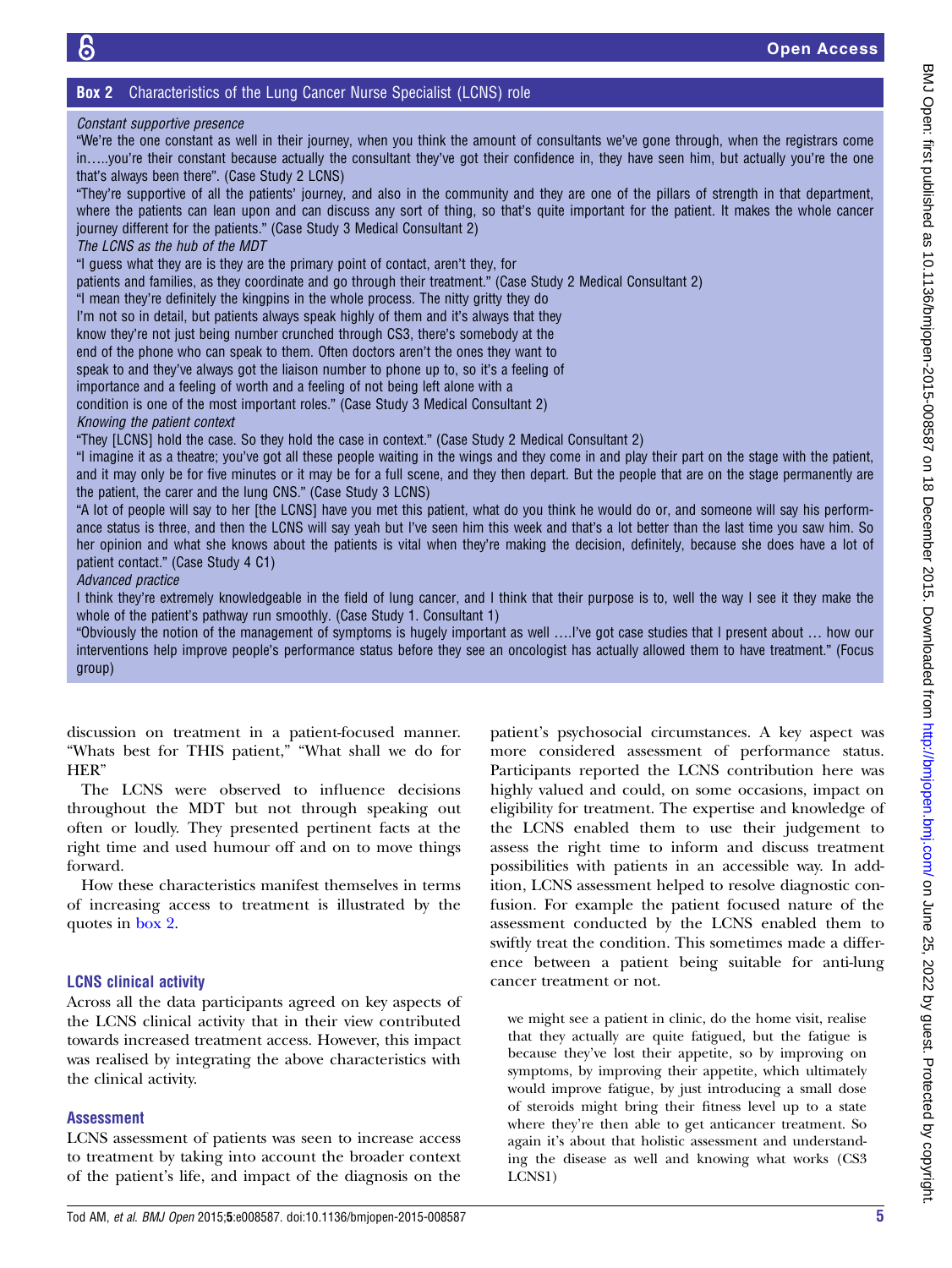#### <span id="page-5-0"></span>**Box 3** LCNS clinical activity

#### Assessment

"They're better at sort of assessing functional status, performance status than a lot of people, and quite often they've seen them in their own home. And they quite often can advocate and say look I know you said this person's performance status two, but I saw them a few days ago, yeah, he's out of bed, but, you know, he sits in his chair or he walks back from one room to another, it's like I've got real doubts about his fitness." (Case Study 3 Specialist Registrar)

"Picking people up pre-diagnosis and taking care of their pain and their breathlessness and their money problems and everything that goes around that holistic assessment bit, that's changed dramatically, so we're able to input more and improve for patients"(Case Study 2. LCNS)

"LCNS1 and LCNS2 a week or two later may have been in touch with the patient and they may have made a stonkingly good recovery from their pneumonia or whatever, and then things open up again and they do become maybe fit for anticancer treatment, and so they'll get the patients chivvied along to the relevant clinic so that they can be offered more active treatment." (Case Study 1 Medical Consultant) Symptom management and optimising function

"Nurse prescribing gives us more autonomy. Particularly in the community. We're not having to ring up GPs and say look can you do a prescription"? (Case Study 3 LCNS)

"I suppose what we try to constantly encourage is that patients do try and improve their general health, if we can manage symptoms, get them feeling fitter, then there's always is an opportunity to consider treatment if that's an option. So we're very proactive in that." (Case Study 1 LCNS)

"…we might see a patient in clinic, do the home visit, realise that they actually are quite fatigued, but the fatigue is because they've lost their appetite, so by improving on symptoms, by improving their appetite, which ultimately would improve fatigue, by just introducing a small dose of steroids might bring their fitness level up to a state where they're then able to get anticancer treatment. So again it's about that holistic assessment and understanding the disease as well and knowing what works…" (Case Study 3 LCNS)

"Obviously the notion of the management of symptoms is hugely important as well ….I've got case studies that I present about how our interventions help improve people's performance status before they see an oncologist [and this] has actually allowed them to have treatment." (Focus group 1)

#### Counselling and psychological support

"I've had patients who've gone for surgery who are very unsure or have been tentative, the fact that they're offered the support following the surgery has been helpful in that decision making….In the past I have arranged a home visit for a patient who didn't want treatment, just couldn't see the sense in any chemotherapy treatment, because they were just so devastated at the time, but following discussion, again at the patient's home, agreed to treatment and responded well to treatment and lived for another two years at that point". (Case Study 1 LCNS) "their role is pretty pivotal in that, because the consultants will explain right you've got to have this done, but I think the lung cancer nurses are there to allay their fears, to support them through the process which isn't very pleasant. And I think that's quite important to get them through the investigation process, to allow them to be able to have treatment options at the end of it." (Case Study 1 Consultant 1)

"it's recognising when we phone them up to see how they are, it may well be that they're getting really depressed, that actually the reason why they're not getting out of bed is not because they're poorly, it's because they're really depressed, and they need the support to get themselves back on their feet to be well enough to have the treatment, because obviously even if someone's mentally unwell it would be very difficult to give them treatment because they're not really going to tolerate them very well. So it's managing any sort of psychological problems or symptom management from a distance that gets a patient back into the clinic, that you can re-assess them again and decide actually yeah they are fit enough for treatment. (Case Study 2.LCNS)

#### Patient and family information provision

"We often have patients who at first discussion don't want anything doing or they're very adamant against one treatment or another, but given a bit more time to have a chat about what it might entail they're able to inform patients….making sure that they understand what the implications of that decision or what surgery would involve and what the difference between surgery and radiotherapy is in terms of outcomes. So they have a bit more time to be able to spend, so they influence outcomes ". (Case Study 1 Medical Consultant 2)

"You think well actually I've got to take this very slowly with this patient for them to adjust, for them to understand what's going on as well, and appreciate and accept why we're doing things, and ultimately the diagnosis. And I think if you rush people too quickly sometimes it becomes a jumble in their head, and that's when they misunderstand things". (Case Study 3 LCNS1)

"..I can imagine when you first meet the oncologist and you're told your diagnosis and you're told, it must just be like a bombshell. So I could imagine a lot of the information just doesn't go in does it?…So then they're going to go home and they're going to have the questions. Well the first person they're going to ring is the LCNS….Because when they get home and they sit down and it all sinks in, I think that's when the important questions come for most of them, because it must just be an absolute shock for a lot of them." (Case Study 4 Consultant 1)

In the MDT meetings that were observed the LCNS were seen to contribute to the decision-making by presenting their assessment of performance status as well as their assessment of the patients understanding of their diagnosis and the impact of the illness on the patient's life. This assessment was often the most accurate as the LCNS had seen the patient more often and more

recently than other MDT members. In the meeting where the LCNS was absent there was some uncertainty on who had last seen the patient, when and what the most recent performance status assessment was. It was evident from the observations that the LCNS was able to see the whole patients experience across the pathway and how they had improved or deteriorated.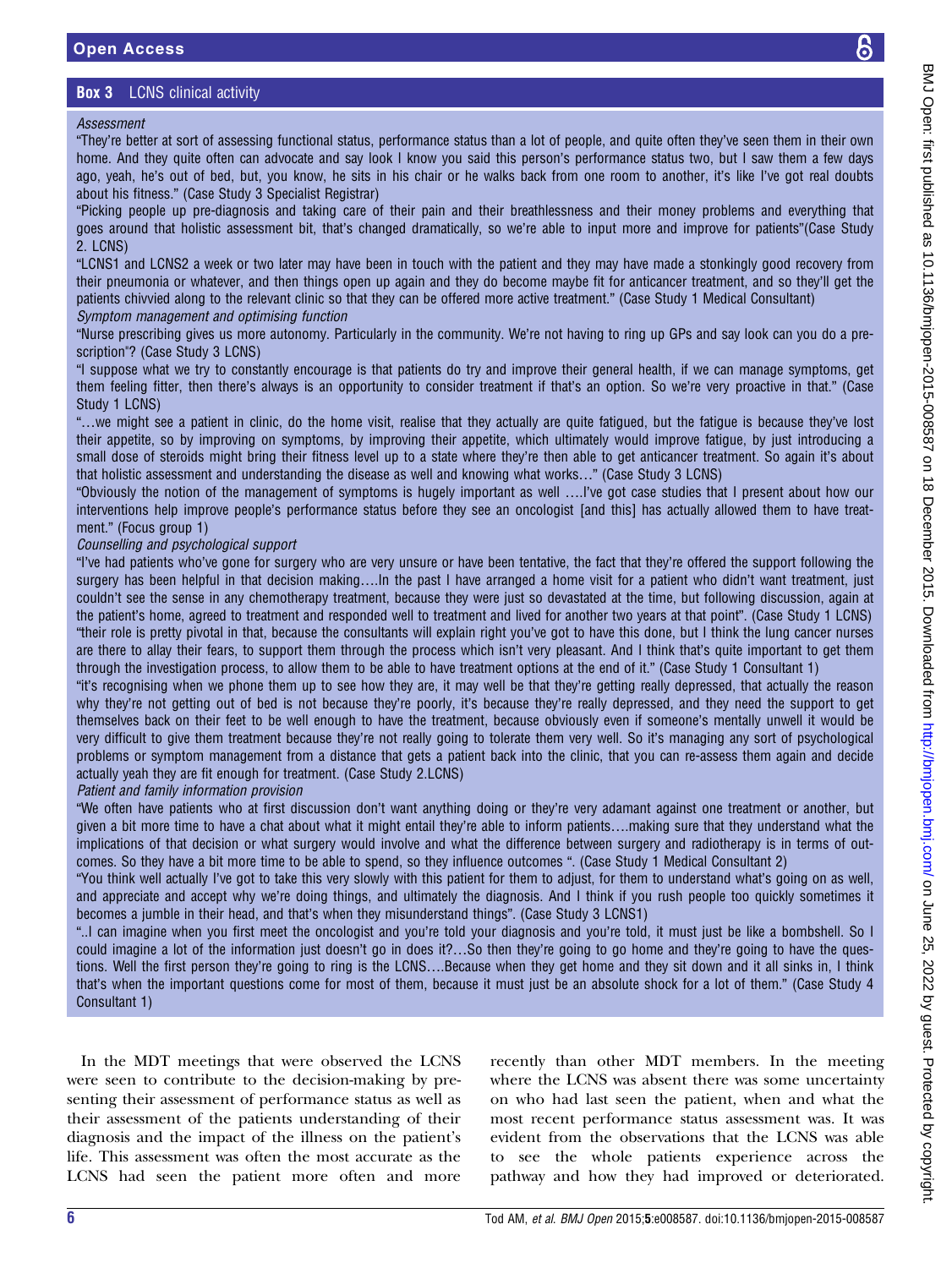Other MDT members only saw patients for parts of the pathway so lacked the continuity and comparison throughout the patient journey.

#### Symptom management and optimising function

Across the patient pathway participants explained that the LCNS supported better management of symptoms such as breathlessness, pain and fatigue, thus improving eligibility for treatment. Swift, accurate prescribing and titration of medication again helped to maximise fitness, reduce symptoms and increase treatment potential. Treatment options are influenced by stage, grade and type of cancer, comorbidities, and the patient's performance status. The LCNS enhanced patients' opportunities for active treatments by ensuring practical interventions to optimise performance status.

At the end of the three MDT observations where the LCNS was present patients were discussed where interventions from the LCNS had helped improve patient anxiety or symptoms and therefore active treatment was discussed. One optimising function of the LCNS observed in the MDT meetings was their knowledge and navigation of systems and services. Examples included discussions where patients were being seen by, required referral to or treatment by other services prior to lung cancer treatment. For example, if the lung cancer was a secondary and treatment was required for the primary first. The LCNS was clearly well respected and deferred to regarding their background knowledge of these services, other hospitals and clinical teams.

#### Counselling and psychological support

Provision of ongoing support regarding the emotional, social or financial repercussions of a lung cancer diagnosis was key to the LCNS preparing patients for treatment and increasing eligibility or acceptance. Examples included overcoming fear and fatalism regarding treatment, mediating the impact of family responses or the sometimes prohibitive cost of travel to treatment. The LCNS was reported to identify and tackle emerging mental ill health (eg, anxiety and depression), and provide listening and counselling, to overcome blame and stigma, promote self-esteem and confidence, address fear and denial, and promote coping mechanisms.

In the observations the LCNS was often asked to provide information regarding the psychological status of the patient, and the preferences and priorities of the patient that may influence treatment potential and acceptance.

#### Patient and family information provision

The provision of timely, accurate, trusted and appropriate information and advice to patients and carers helped ensure they were equipped to make informed treatment decisions. This was important where they were previously misinformed about treatments and refused because they felt scared, fearful or hopeless regarding treatment. The LCNS was reported to overcome this barrier to

treatment by creating time for patients. This gave patients more control and helped to allay fears related to their prognosis. The LCNS had the expertise to judge the speed of information delivery as well as tailoring the content of that information and support. In addition the LCNS provided information, support and advice to patients and carers regarding aspects of lifestyle that also improved fitness and therefore eligibility for treatment. Key examples here were smoking cessation, physical activity, diet and nutrition and hydration.

The LCNSs who were observed in MDT meetings were seen to keep a record of all key decisions. They also recorded and what they were required to do to co-ordinate these after the meeting and inform the patient and family. This meant liaising with the patient and where necessary with MDT members, other clinicians, other hospitals, other Lung or other cancer MDTs and LCNSs. In addition to co-ordination, the LCNS was seen to take a role in explaining and translating information about services and treatments in an understandable and acceptable way to patients and families. These explanations provided part of LCNS contribution to MDT discussions.

#### **DISCUSSION**

#### Summary of key findings

Our study has produced qualitative evidence to illustrate the 'ways of working' which provide clear and plausible mechanisms by which LCNSs can increase access to anticancer treatments.

The LCNSs worked differently across sites according to local context, referral pathways to specialist treatment centres, resources and the population demographics, but there were commonalities in terms of how their impact on treatment access was described. It is those commonalities that this study succeeded in identifying.

This study shows the complexity of the LCNS impact through their clinical activity and the characteristics of their role. They worked across different structures and settings, and with a diverse range of disciplines. A key feature of their working practice was to keep the patient at the centre of treatment decision-making. The LCNS role was highly respected and considered core and integral to the MDT by the members interviewed. The LCNS was a crucial member of the MDT and was a catalyst to a patient being seen to be eligible for treatment. This was realised through the tasks the LCNS undertakes, for example, assessment, managing symptoms, psychological support and information provision.

The findings illustrates how the LCNS role has to embrace certain characteristics in order to impact on treatment access. They were a constant supportive presence across the pathway, acted as the 'hub' of the MDT, maintained a holistic patient focus and worked to an advanced level of practice. These characteristics interact with clinical activity to have a cumulative effect on treatment access. For example, seeing patients across the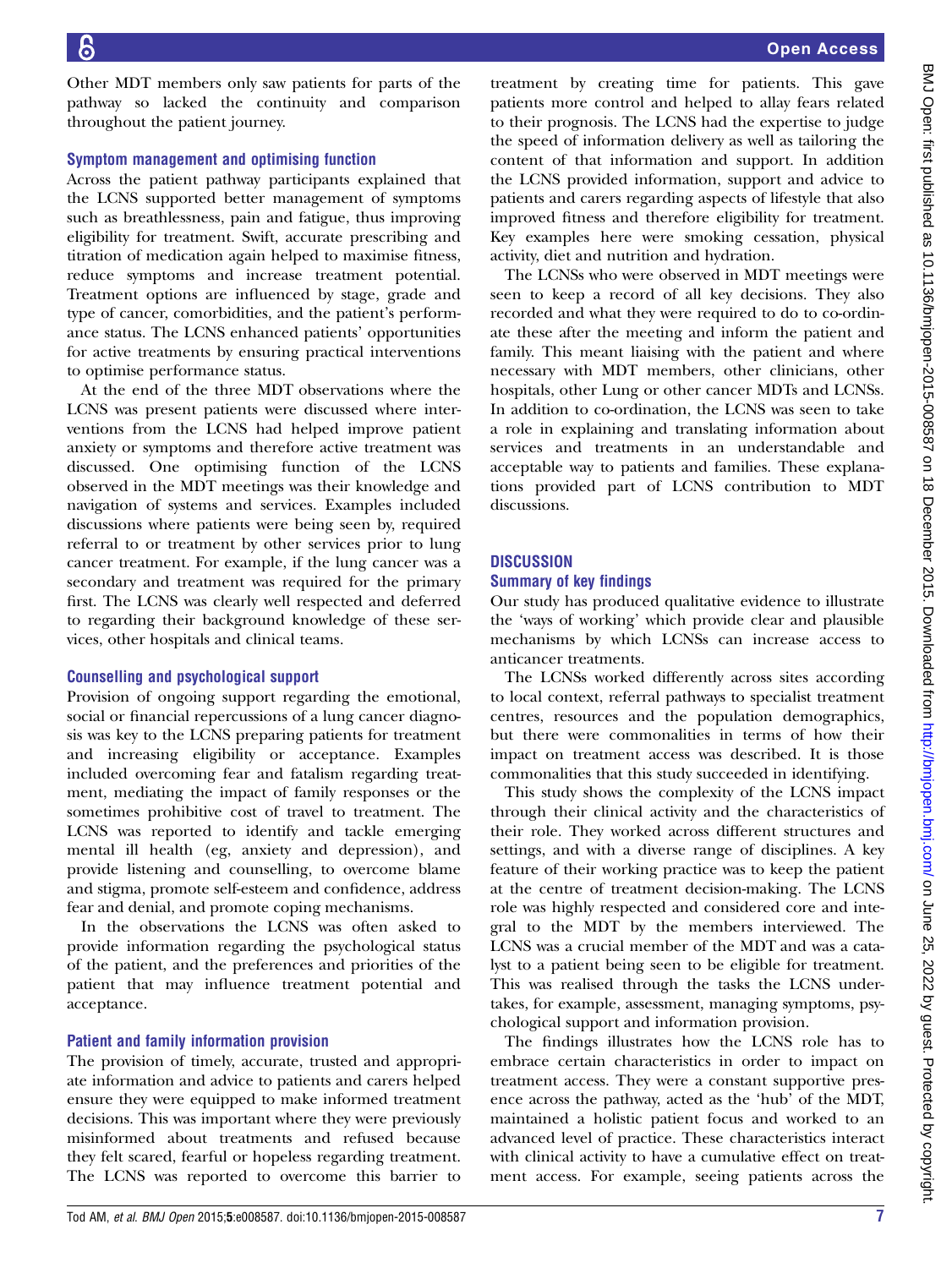pathway enables the nurse specialist to conduct informed assessment of symptoms and performance status and respond accordingly in terms of information provision, support and treatment.

#### Strengths and weaknesses

The study was successful in generating in-depth insight into how the LCNSs conducted their work, and why they may be able to increase access to treatment. Articulating cause and effect in a quantifiable sense would be highly problematic for any element of LCNS work, even in the context of rigorously designed experimental studies, as the impact of many advanced nursing roles is inherently hard to capture.<sup>[16 24](#page-8-0)</sup> Therefore, the intention here was not to provide statistical data on how often this impact was experienced, but to provide explanations to understand how the impact plays out in clinical practice.

This study focused on capturing staff experiences and perceptions. Further research is required that explores in more depth patients' experiences, decision-making and attitudes to treatment.

Data were collected from individual and group interviews, observation of MDT meetings and selected documents (eg, job descriptions, patient pathways and protocols). This triangulation adds strength to and helps to verify the findings. The study was limited to four case studies of LCNSs in NHS Foundation Trusts. This meant experience in smaller Trusts and specialist surgical and radiological centres were excluded, and may limit transferability of findings. However, the range of disciplines and data collection methods increased the rigour of the study. Caution is still required in making generalisable claims from this data without wider testing of the experiences and practice reported here.

As there was only one or two LCNSs at each site there was potential for participants to feel that they are making a direct comment on the individual nurse as well as the LCNS role, and be constrained in being open and honest. This was considered by those conducting interviews and the interview schedule questions constructed to minimise this risk. The emphasis in the interview schedule was on their understanding of the nature of LCNS role. They were not invited to make a judgement of the quality of the LCNS practice.

#### Comparison with other data

There is growing interest in the value of the LCNS and their contribution to patient experience and positive outcomes of care. $6-9$   $12-15$  $12-15$  Findings have been reinforced by other publications since the completion of this study, for example, those highlighting nurse specialist skills in patient assessment and the advanced level of practice and ability to navigate NHS organisations.<sup>[17](#page-8-0)</sup>

This study also echoes findings from questionnaire-led research that identifies most LCNSs provide care across the patient pathway from diagnosis onwards, $14$  and that symptom management is a highly ranked activity for

LCNSs.<sup>[15](#page-8-0)</sup> Our findings also chime with previous surveys by the Roy Castle Foundation and NLCFN indicating that the LCNS is likely to improve access to treatment if they see the patient early in the pathway, actively manage patient symptoms and are independent prescribers[.6](#page-8-0) This is especially the case for chemotherapy[.9](#page-8-0) Our findings reinforce this evidence and expand our understanding of how LCNS may open doors to treatment.

In addition, this study shows how holistic assessment, patient focused case management and provision of psychological support can contribute to treatment access and uptake. Worryingly, Leary et  $al^{14}$  $al^{14}$  $al^{14}$  reveal that more LCNSs are increasingly unable to undertake these aspects of care. Reasons include caseload size and pressures, and having to take roistered shifts on wards because of staff shortages.

#### Implications of our findings

The findings here clearly demonstrate the contribution LCNSs can make to treatment access and uptake. If UK lung cancer patient survival rates are to improve in line with comparable countries, MDTs need to employ every advantage. This includes promoting the LCNS role in line with national evidence-based guidance and recommendations $6\frac{25\frac{26}{10}}{26}$  In financially constrained environments, it may be tempting to see the LCNS as an expensive resource, and therefore vulnerable to cuts[.6 14 17](#page-8-0) However, this study demonstrates how integral the role is to efficient and quality MDT clinical care delivery.

There is an urgent need for an economic evaluation of the impact of roles such as the LCNS. Robust costbenefit and cost effectiveness studies would be a challenge but are essential.

Acknowledgements The authors are extremely grateful to all the participants, especially those who were case studies. The authors thank the participants for their generosity in sharing their time, views and experiences.

Contributors AMT and AM originated the idea for the study. AMT and AM designed the study in collaboration with JR, DB and JW. JR conducted all the data collection and analysis alongside either AMT or AM. DB and JW supported recruitment. All authors commented critically on the analysis and drafts of the paper.

Funding This research was supported by funding from the General Nursing Council Trust for England and Wales (GNCT), National Lung Cancer Forum for Nurses (NLCFN).

Competing interests None declared.

Ethics approval NHS Research Governance approval was obtained from all the study sites. Ethical approval was obtained by Sheffield Hallam University, Faculty of Health and Wellbeing Research Ethics Committee.

Provenance and peer review Not commissioned; externally peer reviewed.

Data sharing statement Primary anonymised data is available on request to corresponding author.

Open Access This is an Open Access article distributed in accordance with the Creative Commons Attribution Non Commercial (CC BY-NC 4.0) license, which permits others to distribute, remix, adapt, build upon this work noncommercially, and license their derivative works on different terms, provided the original work is properly cited and the use is non-commercial. See: [http://](http://creativecommons.org/licenses/by-nc/4.0/) [creativecommons.org/licenses/by-nc/4.0/](http://creativecommons.org/licenses/by-nc/4.0/)